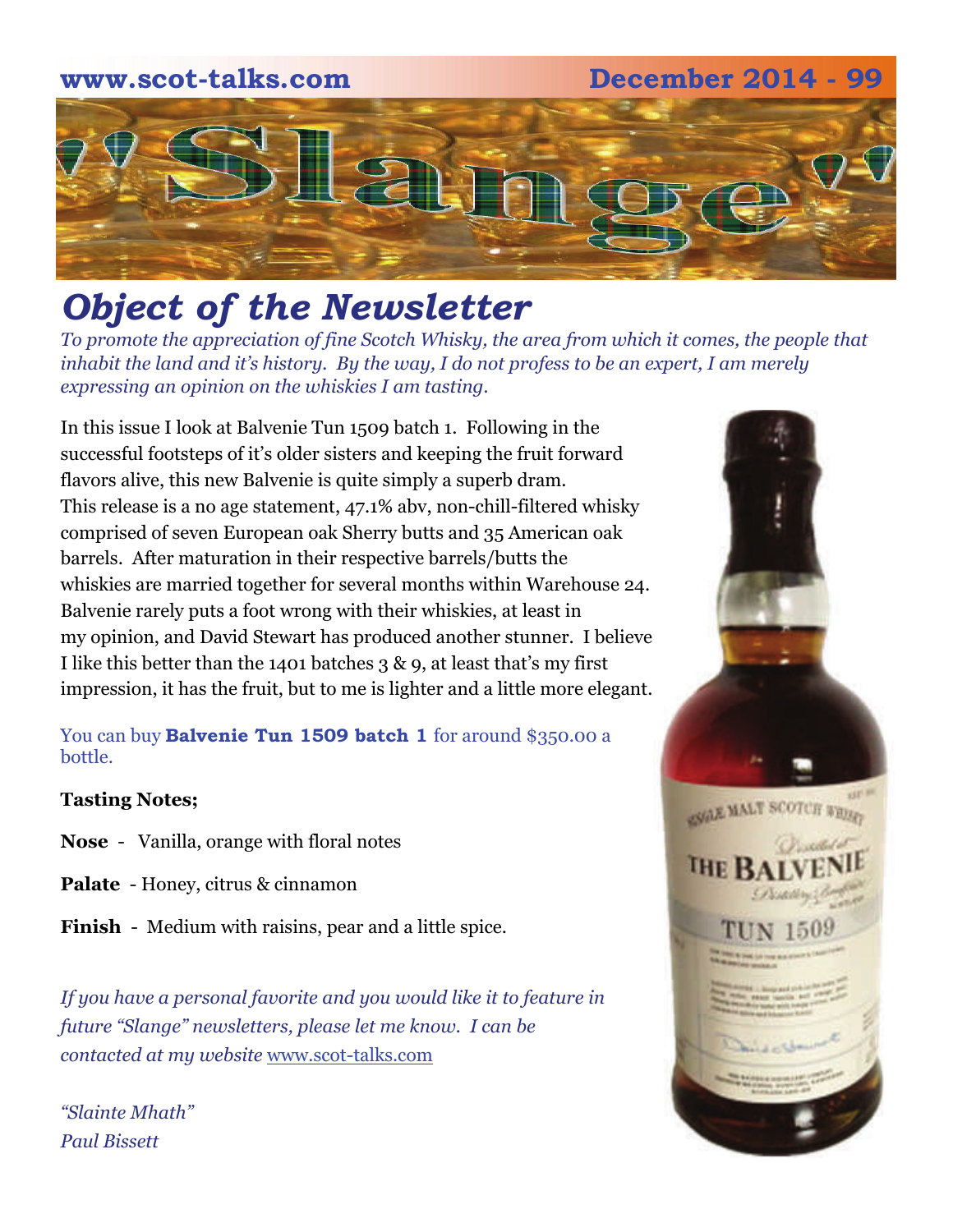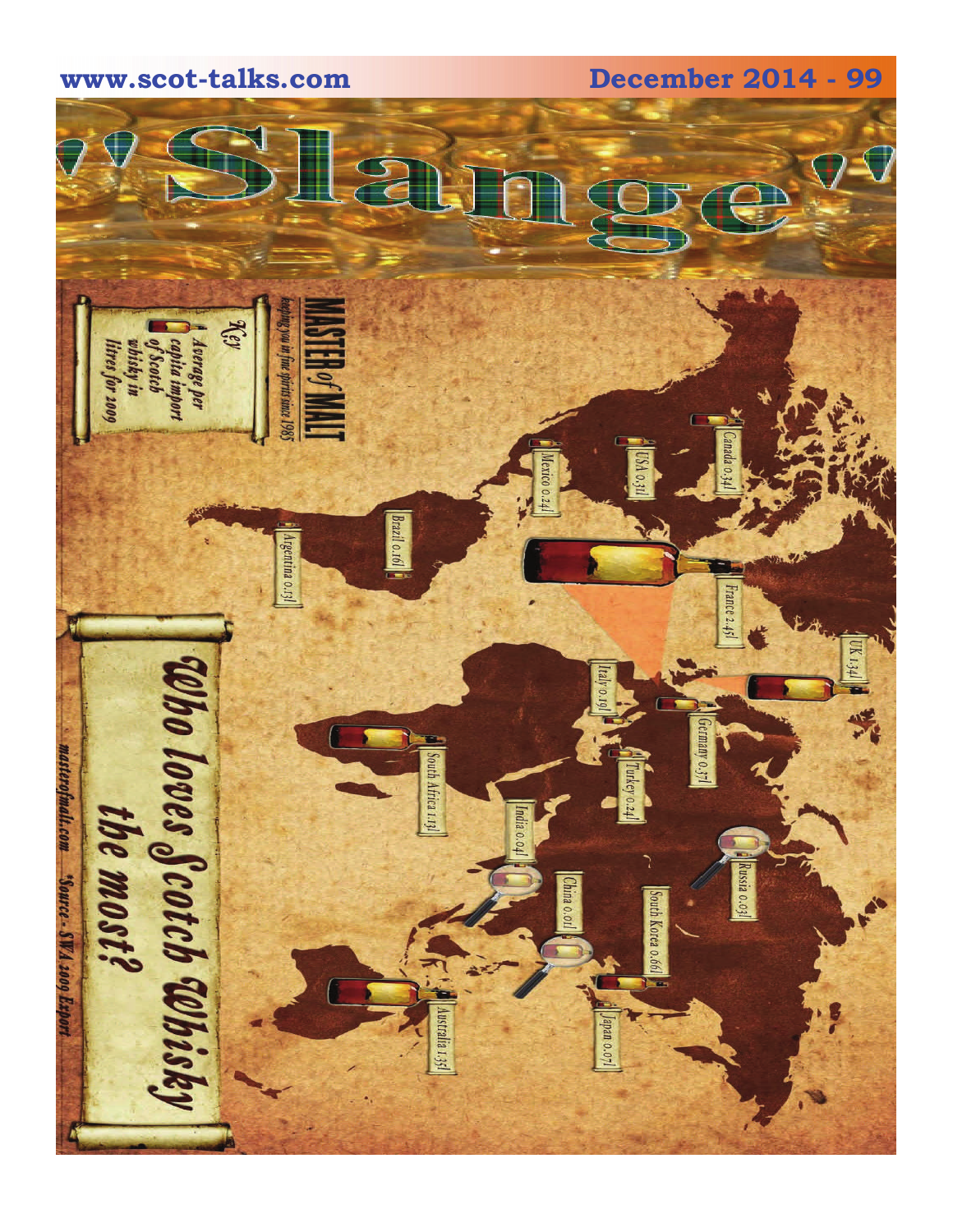# **www.scot-talks.com December 2014 - 99**

Below is a simple guide to help you choose your single malt Whisky, and the flavor notes you should expect from it. Being Scottish I recommend you find a likely candidate and try it in a bar before buying the whole bottle. With each issue of the newsletter I will add in another Whisky to the flavor map. This Issue; Balvenie Tun 1509 batch 1. For more information go to https://uk.thebalvenie.com

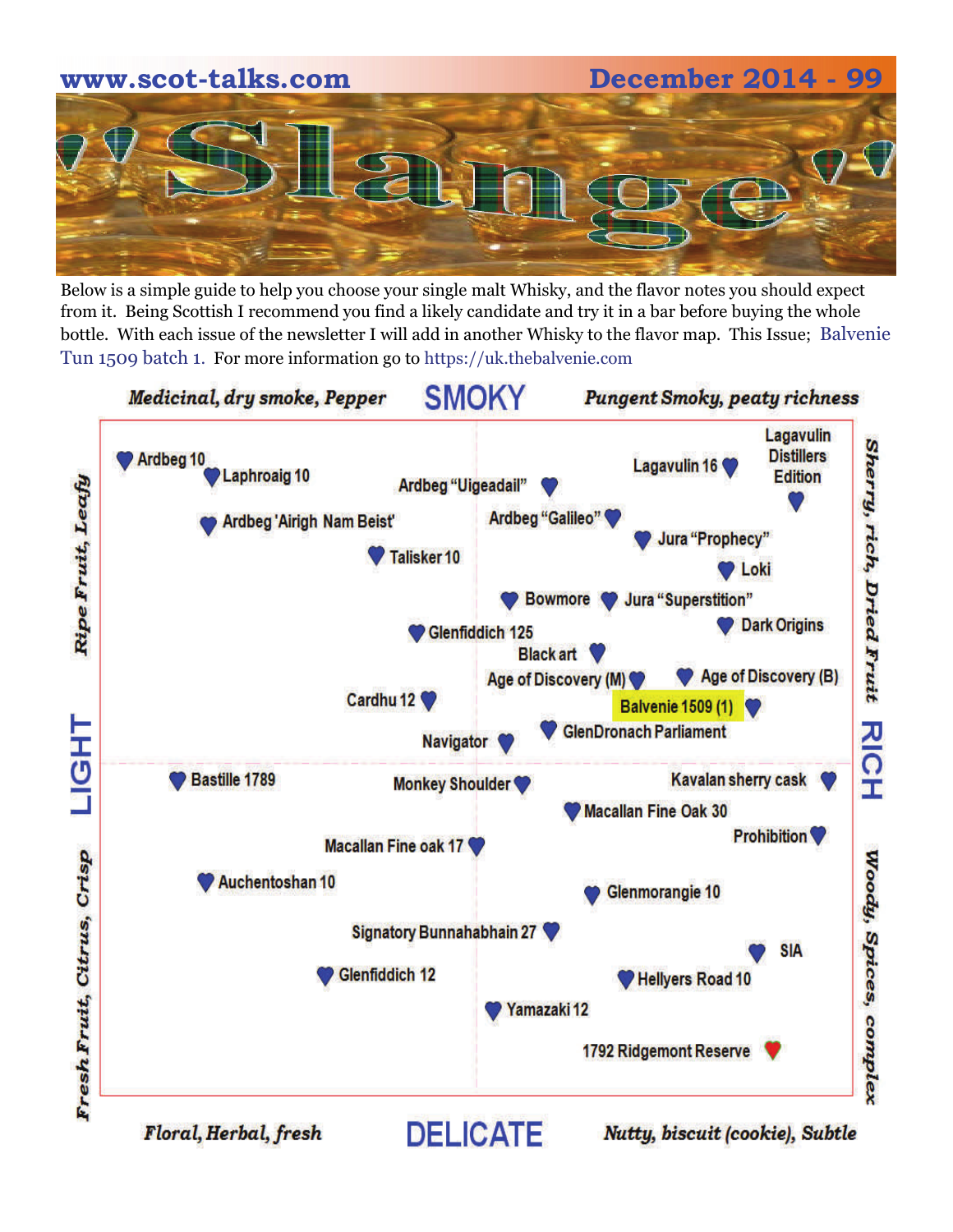#### **www.scot-talks.com December 2014 - 99**



#### **Saint Andrew's Day**

#### Some facts about St Andrew

- St Andrew is the Patron Saint of Scotland
- St Andrew is celebrated on 30 November
- St Andrew's Day is a day to celebrate Scottish culture, food and dance
- St Andrew's flag is the flag of Scotland (shown below)
- The flag is in the form of a white X on a blue background and is commonly known as The Saltire
- St Andrew's Societies celebrate Scottish culture around the world
- St Andrew's Day is a bank holiday in Scotland but entitlement to leave depends on the employer
- St Andrew is also the patron saint of Romania, Greece and Russia
- Scotland is one of the few countries to have one of Christ's disciples as their patron saint
- St Andrew was one of the Twelve Apostles (disciples of Jesus) and brother of St Peter
- St Andrew is believed to have died on a diagonally transversed cross which the Romans sometimes used for executions and which, therefore, came to be called St Andrews Cross
- St Andrew's Day is connected with Advent, which begins on the first Sunday after November 26

St Andrew's Day marks the beginning of Scotland's winter festivals.